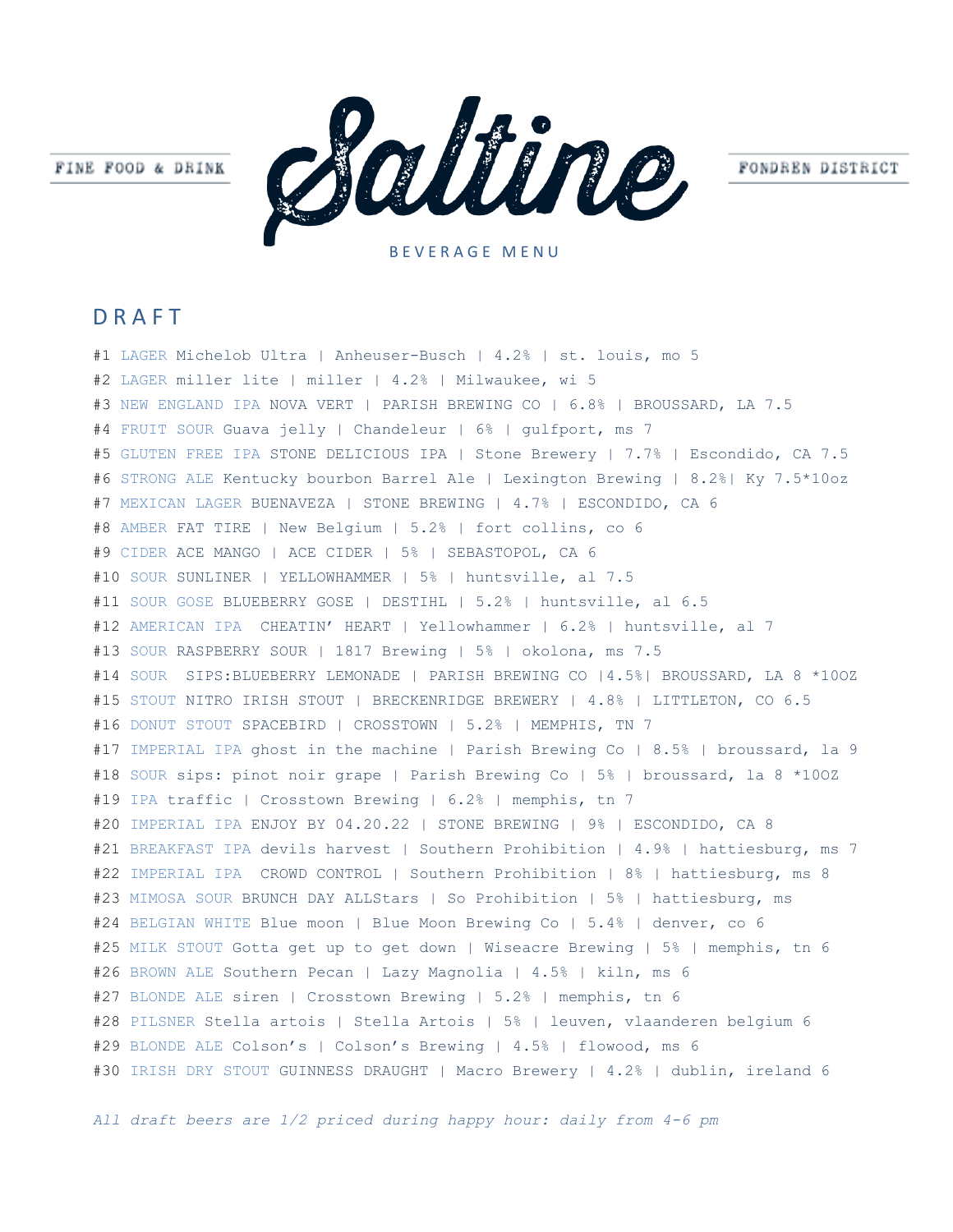# BOTTLES & CANS

#### **\$5 SELECTIONS**

Corona Extra Dos Equis Modelo Kona Big Wave Lil Smack IPA Newcastle Andygator Island Coastal Lager Lemonada Shiner Bock Sweetwater Blue

### CATHEAD VODKA SODAS \$6

Cranberry Mandarin Strawberry Lemonade Lime Grapefruit

### TRULY \$4

Tropical Citrus

## COCKTAILS

BLUEBERRY SKINNY CAT Cathead honeysuckle, blueberries, agave 10 A LITTLE DINGHY Four Roses bourbon, oj, blackberries, lemon, ginger syrup 10 A PEACH ON THE BEACH Spiced rum, peach schnapps, lemon, prosecco 10 PIRATES COVE Don Q rum, aperol, lemon, strawberry 10 SIRENS BREW Tito's Handmade Vodka, lemon, angry orchard 10 SALTINE TSUNAMI Cathead honeysuckle, pineapple, passionfruit, grenadine, blue curacao 11 MARLIN MONROE Tito's Handmade Vodka, strawberry, lime, St-Germain, agave, sparkling rosé 12 ABANDON SHIP New Amsterdam gin, cucumber, lime, pepper 12

### SIGNATURE MARTINIS

THE YELLOW SUBMARINE Tito's Handmade Vodka, lemon, ginger & honey 10 SALTINE SLINGBACK Tito's vodka, grapefruit, passionfruit puree, lemon, lime, sugar rim 11 EYE OF THE STORM Lunazul Blanco Tequila, jalapeno syrup, oj, lime, strawberry, cointreau 12

### CLASSICS WITH TWIST

SALTINE SEAHORSE our version of a Moscow Mule 9 SKINNY DEEP MARGARITA Lunazul blanco tequila, lime, agave, salt rim 9 NEW FASHIONED Four Roses, demerara, vanilla, cherry bitters 9 DAILY PUNCH begins at 4pm